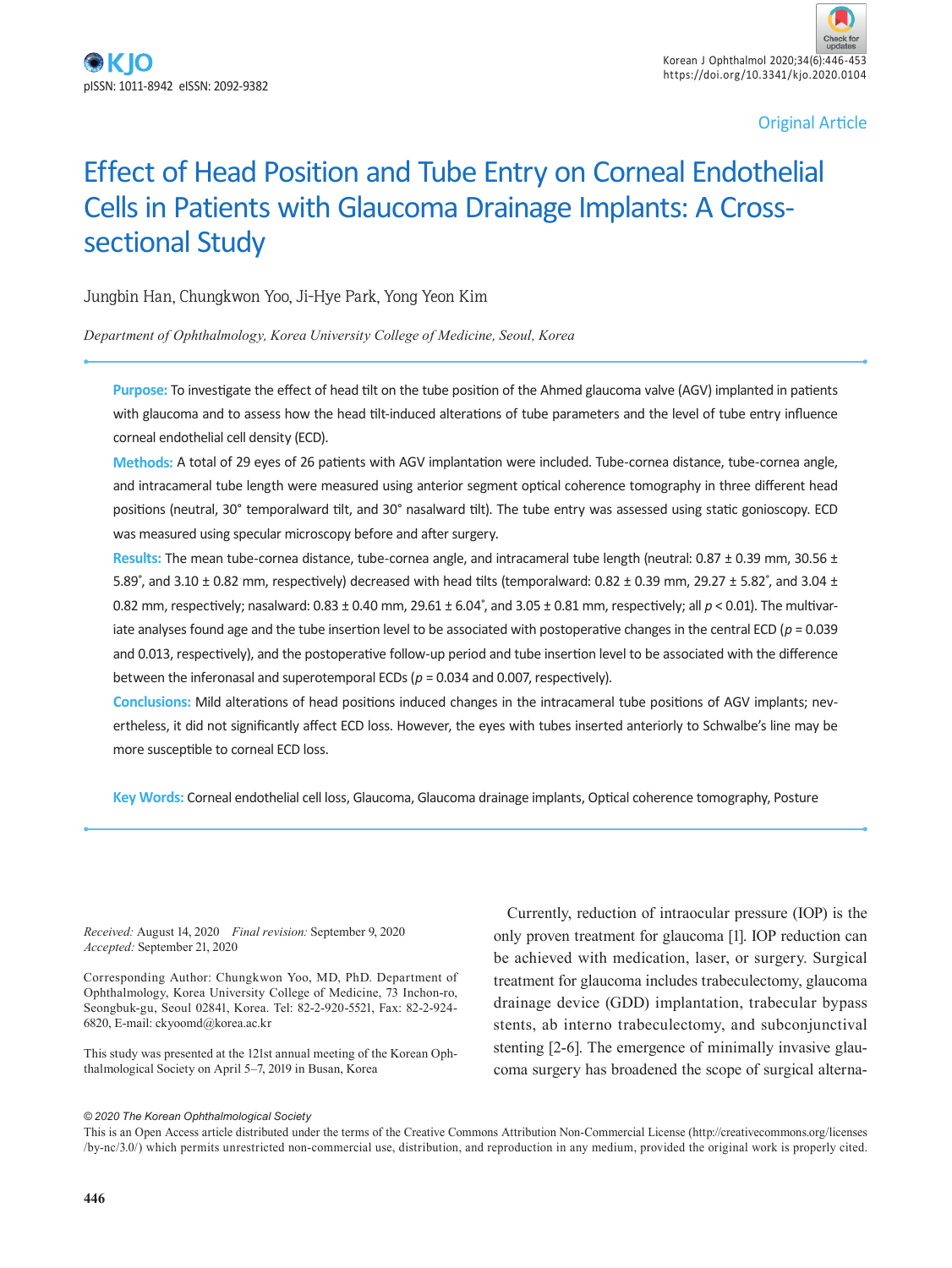tives for glaucoma treatment. However, several minimally invasive glaucoma surgeries are indicated for early to moderate open-angle glaucoma because of their limited IOP-reducing efficacy and lack of long-term data when compared with conventional glaucoma surgeries, such as trabeculectomy or GDD implantation [6].

Generally, GDD implantation is indicated for advanced or refractory glaucoma. However, recent randomized trials revealed its efficacy and survival are comparable to trabeculectomy [7,8]. The United States medical insurance claims data demonstrated a marked increase in GDD implantation over the last decade [9]. Despite its continuous growth, postoperative complications, including hypotony, conjunctival erosion, cataract, and endophthalmitis, may occur following GDD surgery [10].

Among the possible postoperative complications, the most alarming is corneal decompensation, with an incidence of 3.3–30% in patients with long-term follow-up periods [11,12]. Although the exact mechanism of corneal endothelial cell damage remains unclear, intermittent tube-corneal touch, turbulence at the tip of the silicon tube, anterior chamber inflammation, and tube-uveal touch may be the possible contributors [12,13].

Anterior segment optical coherence tomography (AS-OCT) imaging provides in vivo visualization of the drainage tube in the eye. A few studies showed that corneal endothelial cell damages are related to the distance from the tip of the tube to the cornea [14,15]. However, patients with a continuous decrease in corneal endothelial cell number are often observed, despite good intracameral location of the tube. Moreover, a study showed that the location and length of the tube are not significantly related with the corneal endothelial cell loss [16]. Recently, our group investigated the effects of the lateral decubitus position on the anterior chamber angle in healthy subjects and demonstrated that anterior chamber angle parameters were altered by postural shift from sitting to the lateral decubitus position [17]. In this context, we hypothesized that the postoperative corneal endothelial cell damage may be related to possible alterations in tube parameters induced by different head positions, occurring in our daily life.

Therefore, we conducted the present study to investigate the effect of head tilt on tube position of the Ahmed glaucoma valve (AGV) using AS-OCT in patients with glaucoma and to assess how the head tilt-induced alterations of the tube parameters and level of tube entry influence corneal endothelial cell density (ECD).

# **Materials and Methods**

This was an observational, cross-sectional study conducted from July 2018 to January 2019 at Korea University Anam Hospital. This prospective study to evaluate effect of head position and tube entry on corneal endothelial cells in patients with GDD implants was approved by the institutional review board and ethics committee of Korea University Anam Hospital (2018AN0273) and was performed according to the tenets of the Declaration of Helsinki. Written informed consent to participate in the research protocol was obtained from all subjects. This study included patients who underwent the AGV valve implantation surgery in the superotemporal quadrant and had been followed up for a minimum of three months after surgery. All patients in this study had refractory glaucoma and did not respond to maximal medical treatment and/or previous trabeculectomy procedures. Patients with preexisting corneal pathology, previous corneal grafts, or history of any intraocular surgery after AGV implantation were excluded.

IOP was measured using Goldmann applanation tonometry. Axial length and anterior chamber depth were obtained using the IOL master (Carl Zeiss Meditec, Jena, Germany). Central corneal thickness (CCT), coefficient of variation (CV), and ECD were measured using the noncontact-type specular microscope (SP-2000P; Topcon America Corp., Paramus, NJ, USA). Static gonioscopy was performed to assess the level of tube insertion in the anterior chamber angle by a single glaucoma specialist (CY). Tube-related parameters were assessed from the anterior chamber angle images obtained with AS-OCT (Visante OCT; Carl Zeiss Meditec, Dublin, CA, USA).

#### AS-OCT scanning in different head positions

AGV tube position was measured using AS-OCT with the anterior segment scan protocol by a single examiner after aligning the scan line to the axis of the AGV tube. AGV tube position measurements were performed in the neutral, 30° temporalward tilt, and 30° nasalward tilt positions of the head. The neutral head position was defined as the individual's head being in the straight upright position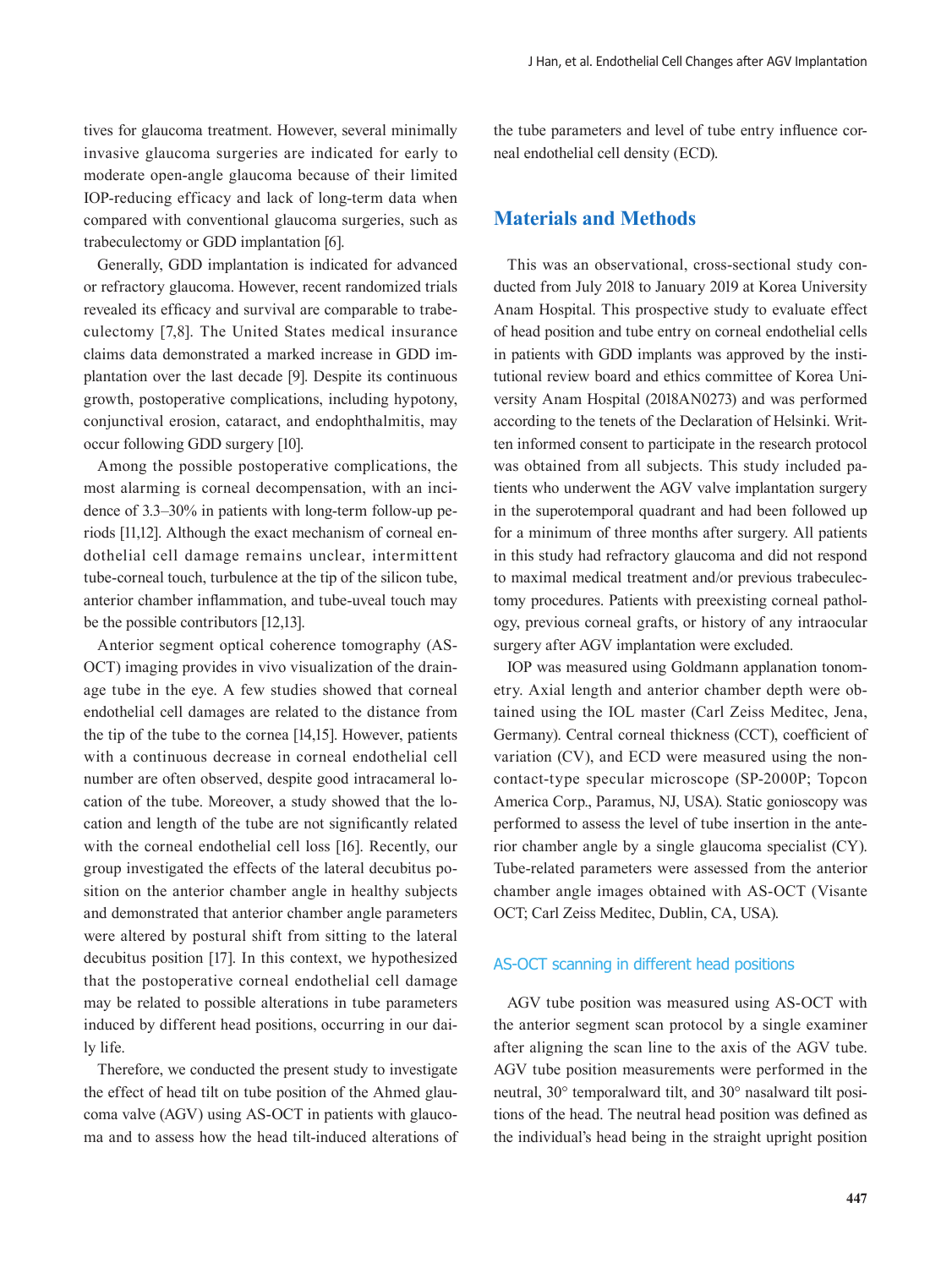without any head tilt or turn. Temporalward tilt position was defined as tilting the individual's head along the naso-occipital axis toward the temporalward shoulder of the study eye, and nasalward tilt position was defined as tilting the individual's head along the naso-occipital axis toward the nasalward shoulder of the study eye. Degree of tilting was confirmed with the level meter. All measurements were performed in a dark room to minimize the effect of pupil variations.

## Measurement of the AGV tube position and tube insertion level

Tube parameters, including the distance between the tube and cornea (TCD), the angle between tube and cornea (TCA), and the intracameral tube length (TL), were measured from the scanned images using the caliper and angle



**Fig. 1.** Tube parameters measured from the anterior chamber image scanned using the anterior segment optical coherence tomography. (A) Anterior chamber image in neutral head position. (B) Anterior chamber image in temporalward head tilt position. (C) Anterior chamber image in nasalward head tilt position. TCA  $=$  tube-cornea angle;  $TCD =$  tube-cornea distance;  $TL =$  tube length.

tools of the device's software by the two observers in a masked fashion (Fig. 1A-1C). The mean value of the readings obtained by the two observers was used as the measurement. The ocular torsion angle was defined as the difference between the head tilt angle and AS-OCT scan line orientation of image analysis report. The level of tube insertion in the anterior chamber angle was evaluated using gonioscopy by a single glaucoma specialist, and the study eyes were divided into two groups according to the location of the tube in the anterior chamber angle relative to Schwalbe's line, that is, whether the tube entry was anterior to Schwalbe's line.

#### Measurement of corneal ECD

ECD, CV, and CCT were measured using the noncontact-type specular microscopy. ECD measurement was performed in the central, superotemporal, and inferonasal areas with the patients fixating on the light that was repositioned according to the area being imaged.

#### Statistical analysis

Statistical analyses were performed using the IBM SPSS Statistics ver. 23.0 (IBM Corp., Armonk, NY, USA). Preoperative and postoperative baseline characteristics were compared using the Wilcoxon signed-rank test with Bonferroni's correction. Postoperative ECDs were compared between different corneal areas using the Mann-Whitney *U*-test with Bonferroni's correction. Tube position parameters were compared between different head positions using the Wilcoxon signed-rank test with Bonferroni's correction. A general linear model was used to assess the factors which influence ECD. Unless stated otherwise, *p-*value ≤0.05 was considered to indicate statistical significance.

## **Results**

A total of 26 patients (29 eyes) were consecutively enrolled in this study (Table 1). Tables 1 and 2 list the demographic variables and ocular biometric parameters measured before and after AGV implantation. Mean values of IOP, ECD, and CV decreased after surgery (preoperative:  $31.0 \pm 10.0$  mmHg to postoperative IOP:  $10.6 \pm 3.1$  mmHg,  $p \le 0.001$ ; preoperative:  $2{,}607.7 \pm 567.2$  cells/mm<sup>2</sup> to post-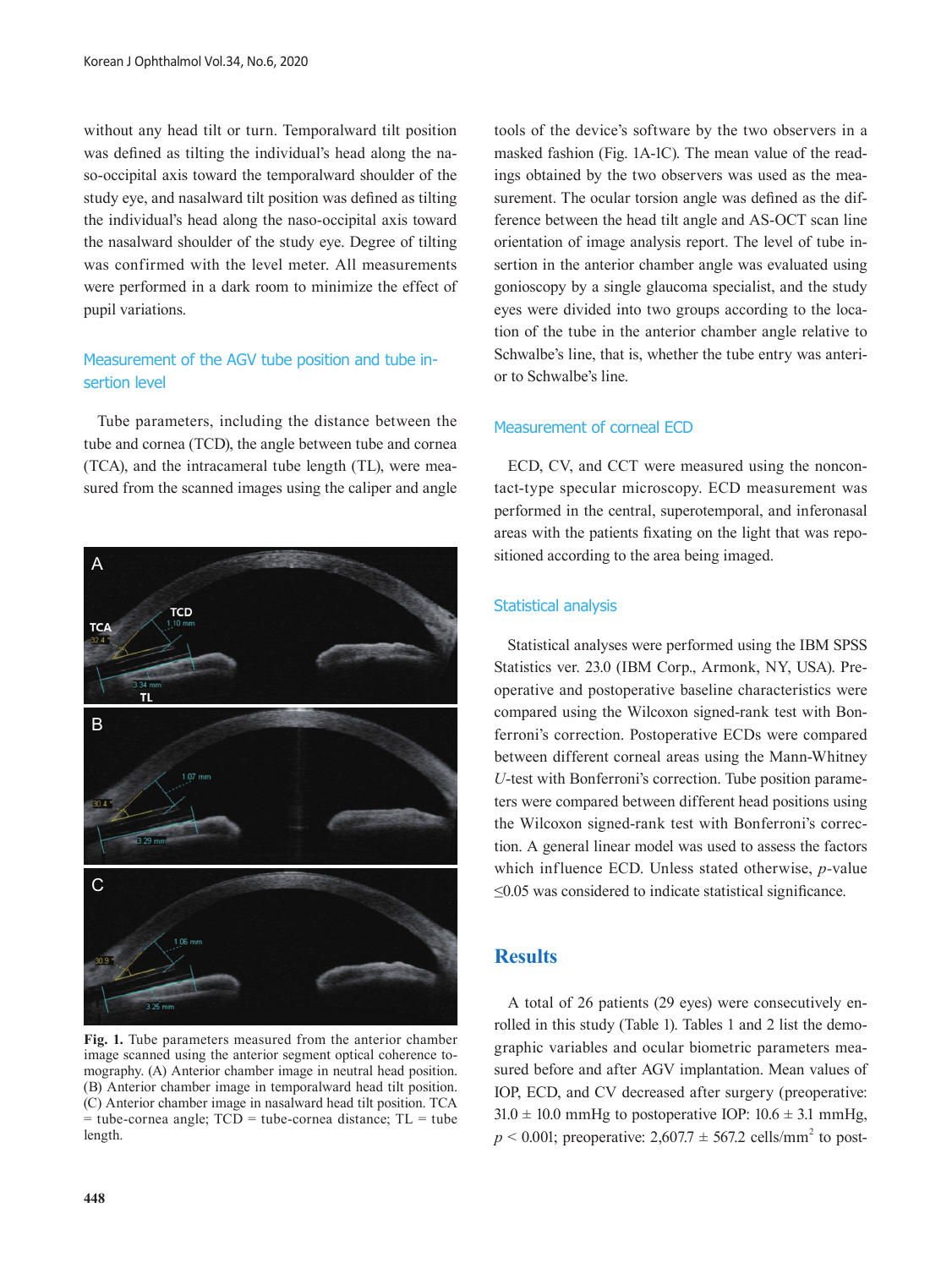operative central corneal ECD:  $2,113.7 \pm 587.5$  cells/mm<sup>2</sup>,  $p \le 0.001$ ; preoperative: 17.0  $\pm$  5.5 to postoperative central corneal CV:  $21.8 \pm 5.8$ ,  $p \le 0.001$ ). The mean postoperative ECD was higher in the central cornea than in the superotemporal cornea but lower than that in the inferonasal cornea (postoperative central corneal ECD: 2,113.7 ± 587.5

**Table 1.** Demographics of the study eyes

| Characteristics                               | Value           |
|-----------------------------------------------|-----------------|
| Eyes                                          | 29              |
| Age $(yr)$                                    | $54.3 \pm 12.3$ |
| Sex, male                                     | 20              |
| Laterality (right eye)                        | 20              |
| Lens status (phakic : pseudophakic : aphakic) | 12:15:2         |
| Postoperative follow-up period (mon)          | $24.9 \pm 31.3$ |
| Tube entry anterior to Schwalbe's line        | 12              |

Values are presented as number or mean  $\pm$  standard deviation.

cells/mm<sup>2</sup>, postoperative superotemporal corneal ECD:  $1,646.3 \pm 793.9$  cells/mm<sup>2</sup>, and postoperative inferonasal corneal ECD:  $2,226.0 \pm 639.9$  cells/mm<sup>2</sup>) (Table 2).

The mean TCD decreased from  $0.87 \pm 0.39$  to  $0.82 \pm 0.39$ and  $0.83 \pm 0.40$  mm when the head position was changed from neutral to temporalward and nasalward tilt positions, respectively ( $p < 0.001$  and 0.003, respectively). During the same alteration of head positions, the mean TCA and TL also showed a decrease (TCA:  $30.56 \pm 5.89^{\circ}$  to  $29.27 \pm 1.5$ 5.82° [temporalward tilt] and  $29.61 \pm 6.04$ ° [nasalward tilt], both  $p < 0.001$ ; TL:  $3.10 \pm 0.82$  to  $3.04 \pm 0.82$  mm [temporalward tilt] and  $3.05 \pm 0.81$  mm [nasalward tilt],  $p = 0.001$ and 0.003, respectively) (Table 3). The interobserver agreement of the TCD, TCA, and TL was excellent. The intraclass correlation was 0.984 (0.975–0.988), 0.974 (0.960– 0.981), and 0.978 (0.966–0.984), respectively.

The mean central corneal ECD significantly decreased after surgery (preoperative:  $2607.7 \pm 567.2$  cells/mm<sup>2</sup> to postoperative:  $2,113.7 \pm 587.5$  cells/mm<sup>2</sup>,  $p < 0.001$ ); howev-

**Table 2.** Comparison of preoperative and postoperative ocular biometric parameters of the study eyes

|                                      | Preoperative             | Postoperative            | $p$ -value                |
|--------------------------------------|--------------------------|--------------------------|---------------------------|
| Axial length (mm)                    | $24.5 \pm 2.3$           |                          | $\overline{\phantom{a}}$  |
| Anterior chamber depth (mm)          | $3.8 \pm 0.7$            | $\overline{\phantom{a}}$ | ٠                         |
| Central corneal thickness (um)       | $541.1 \pm 40.5$         | $525.7 \pm 37.1$         | $0.005^*$                 |
| Intraocular pressure (mmHg)          | $31.0 \pm 10.0$          | $10.6 \pm 3.1$           | $\leq 0.001$ <sup>*</sup> |
| Central CV                           | $17.0 \pm 5.5$           | $21.8 \pm 5.8$           | $\leq 0.001$ <sup>*</sup> |
| Central ECD (cells/mm <sup>2</sup> ) | $2,607.7 \pm 567.2$      | $2,113.7 \pm 587.5$      | $\leq 0.001$ <sup>*</sup> |
| Inferonasal ECD (cells/ $mm2$ )      | $\overline{a}$           | $2,226.0 \pm 639.9$      | $0.110^{\dagger}$         |
| Superotemporal ECD (cells/ $mm2$ )   | $\overline{\phantom{a}}$ | $1,646.3 \pm 793.9$      | $0.002^{\dagger}$         |

Values are presented as mean  $\pm$  standard deviation.

 $CV = coefficient of variation$ ;  $ECD = endothelial cell density$ .

\* Preoperative vs preoperative values; Wilcoxon signed-rank test with Bonferroni's correction; *p* < 0.0125 is considered significant; † Versus postoperative central ECD; Mann-Whitney *U*-test with Bonferroni's correction; *p* < 0.025 is considered significant.

**Table 3.** Tube parameters measured from images scanned using the anterior segment optical coherence tomography in different head positions

| Head position     | TCD (mm)        | $p$ -value | $TCA(^{\circ})$  | $p$ -value               | $TL$ (mm)       | $p$ -value               | OTA (°)                  |
|-------------------|-----------------|------------|------------------|--------------------------|-----------------|--------------------------|--------------------------|
| Neutral           | $0.87 \pm 0.39$ |            | $30.56 \pm 5.89$ | $\overline{\phantom{a}}$ | $3.10 \pm 0.82$ | $\overline{\phantom{0}}$ | $\overline{\phantom{0}}$ |
| Temporalward tilt | $0.82 \pm 0.39$ | 0.000      | $29.27 \pm 5.82$ | < 0.001                  | $3.04 \pm 0.82$ | 0.001                    | $18.27 \pm 8.33$         |
| Nasalward tilt    | $0.83 \pm 0.40$ | 0.003      | $29.61 \pm 6.04$ | < 0.001                  | $3.05 \pm 0.81$ | 0.003                    | $21.41 \pm 7.48$         |

Values are presented as mean ± standard deviation.

 $TCD =$  tube-cornea distance;  $TCA =$  tube-cornea angle;  $TL =$  tube length;  $OTA =$  ocular torsion angle.

\* Versus neutral head position; Wilcoxon signed-rank test. Because of multiple comparisons, Bonferroni's correction requires *p* < 0.025 to reach a statistical significance.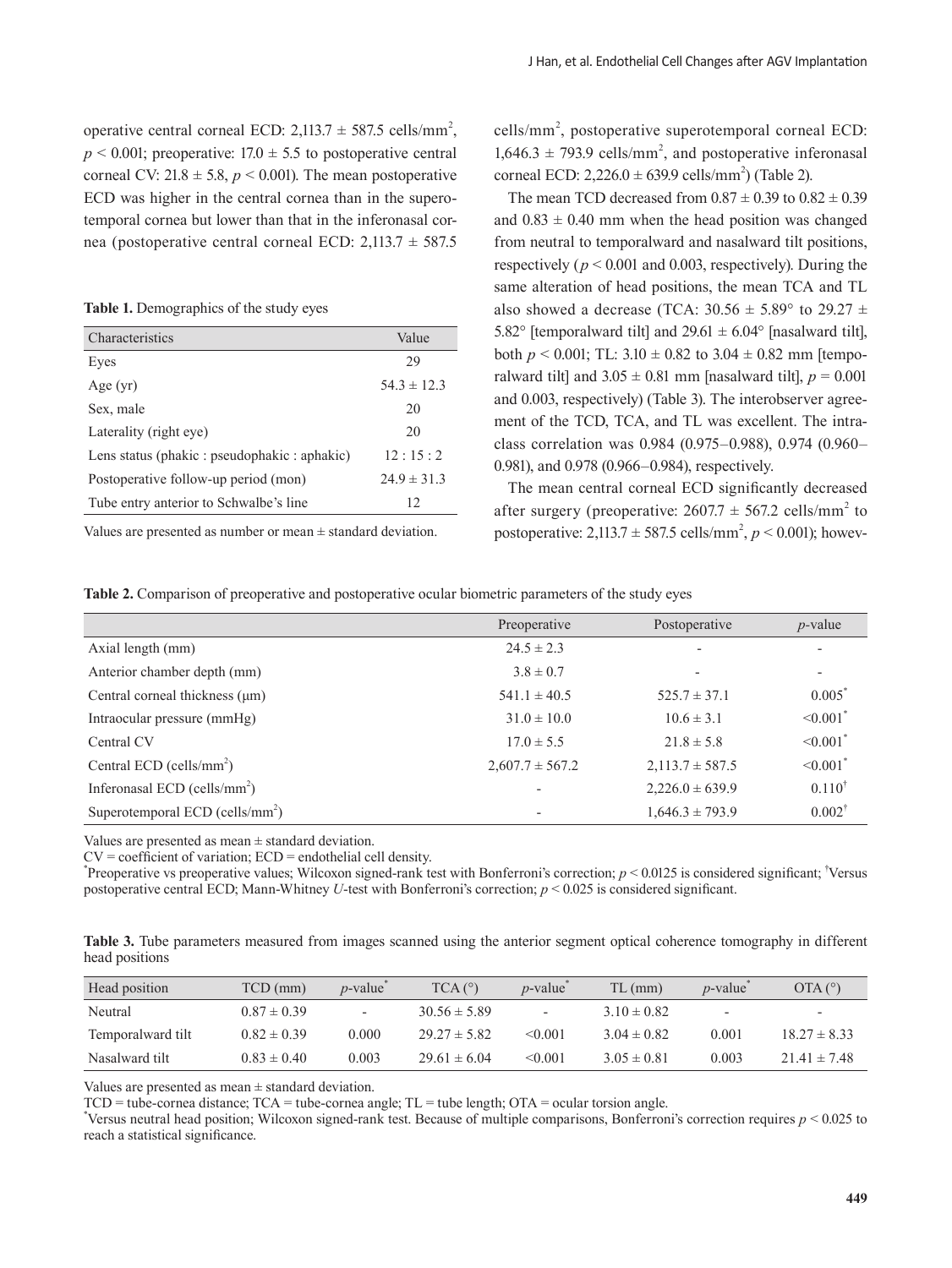|                                | Univariate analysis  |            | Multivariate analysis    |                          |
|--------------------------------|----------------------|------------|--------------------------|--------------------------|
|                                | <b>B</b> coefficient | $p$ -value | <b>B</b> coefficient     | $p$ -value               |
| Age                            | 0.352                | 0.061      | 0.374                    | 0.039                    |
| Preoperative IOP               | 0.246                | 0.246      |                          | $\overline{\phantom{a}}$ |
| Lens status                    | 0.445                | 0.016      | 0.163                    | 0.346                    |
| Central corneal thickness      | 0.395                | 0.034      | 0.261                    | 0.095                    |
| Axial length                   | 0.047                | 0.809      | $\overline{a}$           | $\overline{\phantom{0}}$ |
| Anterior chamber depth         | 0.283                | 0.190      |                          |                          |
| Postoperative follow-up period | $-0.177$             | 0.359      |                          |                          |
| Preoperative central ECD       | 0.465                | 0.011      | 0.313                    | 0.056                    |
| Tube insertion level           | 0.403                | 0.030      | 0.374                    | 0.013                    |
| TCD in N                       | 0.176                | 0.362      | $\overline{\phantom{a}}$ |                          |
| TCA in N                       | $-0.102$             | 0.598      |                          |                          |
| TL in N                        | 0.210                | 0.274      |                          |                          |
| Change in TCD (N vs. THT)      | $-0.214$             | 0.264      |                          |                          |
| Change in TCD (N vs. NHT)      | $-0.268$             | 0.160      | $\overline{\phantom{0}}$ |                          |
| Change in TCA (N vs. THT)      | 0.222                | 0.248      |                          |                          |
| Change in TCA (N vs. NHT)      | $-0.022$             | 0.910      |                          |                          |
| Change in TL (N vs. THT)       | $-0.092$             | 0.634      |                          |                          |
| Change in TL (N vs. NHT)       | $-0.007$             | 0.971      |                          |                          |

**Table 4.** Factors associated with changes in the central corneal endothelial cell density following Ahmed glaucoma valve implantation

 $IOP$  = indicates intraocular pressure;  $ECD$  = endothelial cell density;  $TCD$  = tube-cornea distance; N = neutral head position;  $TCA$ tube-cornea angle; TL = tube length; THT = temporalward head tilt; NHT = nasalward head tilt.

er, no association was found between the amount of ECD decrease and the head position-induced changes in the tube position. The univariate analysis showed that age, lens state, CCT, preoperative ECD, and the tube insertion level were associated with the change in central ECD after AGV implantation (*p* = 0.061, 0.016, 0.034, 0.011, and 0.030, respectively). The multivariate analysis showed that age and the tube insertion level significantly affected the change in ECD in the central corneal area after AGV implantation  $(p = 0.039$  and 0.013, respectively) (Table 4). With respect to the difference in ECD between the inferonasal and superotemporal corneal areas (postoperative inferonasal corneal ECD:  $2,226.0 \pm 639.9$  cells/mm<sup>2</sup>, postoperative superotemporal corneal ECD:  $1,646.3 \pm 793.9$  cells/mm<sup>2</sup>), the postoperative follow-up period and tube insertion level were shown to be significant factors in both the univariate  $(p = 0.004$  and 0.001, respectively) and multivariate analyses (*p* = 0.034 and 0.007, respectively) (Table 5).

## **Discussion**

In the present study, we found that the intracameral position and length of the AGV tube may show some changes, albeit small, with mild alterations according to the head position in patients with glaucoma. Previously, a few studies have shown movement or migration of the intracameral tube of the GDDs [18-20]. In their case series, Law et al. [18] reported three eyes with AGV that had 3 to 4 mm of tube movement in the anterior chamber at different gazes. Park et al. [19] serially visualized AGV tube parameters using AS-OCT in 48 eyes over 12 months and found that tubes tended to shorten and migrate anteriorly, especially in eyes with a prior penetrating keratoplasty. Similarly, Tan et al. [20] also reported progressive anterior tube movement of Baerveldt drainage implants in a group where the tube was inserted freely in the anterior chamber. However, the effect of head tilt on the position or length of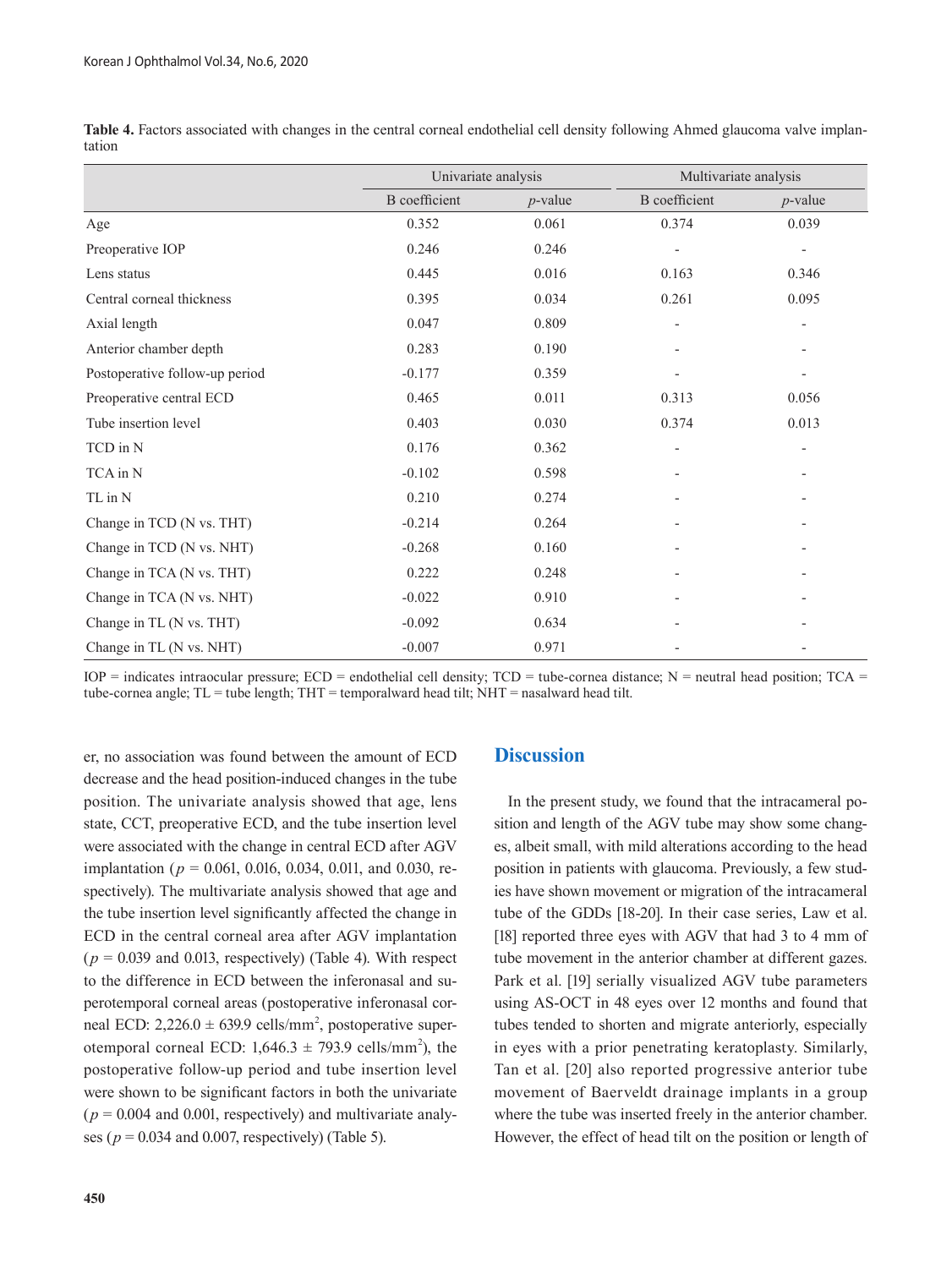|                                | Univariate analysis  |            | Multivariate analysis    |                          |
|--------------------------------|----------------------|------------|--------------------------|--------------------------|
|                                | <b>B</b> coefficient | $p$ -value | <b>B</b> coefficient     | $p$ -value               |
| Age                            | $-0.078$             | 0.713      |                          |                          |
| Preoperative IOP               | $-0.064$             | 0.768      |                          |                          |
| Lens status                    | 0.143                | 0.496      |                          | $\overline{\phantom{a}}$ |
| Central corneal thickness      | 0.160                | 0.446      |                          | $\overline{\phantom{a}}$ |
| Axial length                   | 0.210                | 0.313      |                          |                          |
| Anterior chamber depth         | 0.180                | 0.412      |                          |                          |
| Postoperative follow-up period | 0.551                | 0.004      | 0.369                    | 0.034                    |
| Preoperative central ECD       | 0.117                | 0.578      | $\overline{\phantom{0}}$ |                          |
| Tube insertion level           | 0.620                | 0.001      | 0.480                    | 0.007                    |
| TCD in N                       | $-0.198$             | 0.342      |                          |                          |
| TCA in N                       | $-0.197$             | 0.346      |                          |                          |
| TL in N                        | $-0.128$             | 0.543      |                          |                          |
| Change in TCD (N vs. THT)      | 0.147                | 0.483      | $\overline{\phantom{0}}$ | $\overline{\phantom{a}}$ |
| Change in TCD (N vs. NHT)      | $-0.075$             | 0.722      |                          |                          |
| Change in TCA (N vs. THT)      | 0.004                | 0.984      |                          |                          |
| Change in TCA (N vs. NHT)      | $-0.015$             | 0.943      |                          |                          |
| Change in TL (N vs. THT)       | 0.180                | 0.390      |                          |                          |
| Change in TL (N vs. NHT)       | 0.054                | 0.798      |                          |                          |

**Table 5.** Factors associated with differences in endothelial cell density between the inferonasal and superotemporal corneal area following Ahmed glaucoma valve implantation

 $IOP$  = intraocular pressure;  $ECD$  = endothelial cell density;  $TCD$  = tube-cornea distance; N = neutral head position;  $TCA$  = tube-cornea angle;  $TL =$  tube length;  $THT =$  temporalward head tilt;  $NHT =$  nasalward head tilt.

the AGV tube has not been explored yet. To our knowledge, this is the first AS-OCT study to investigate the influence of different head positions on the intracameral tube position and length.

With regard to the mechanisms involved in the altered position or length of the tube, Law et al. [18] postulated that loosening of the nonabsorbable suture, extrusion of the suture from the sclera, and a relatively stronger adhesion of the fibrovascular capsule to the fornix compared with its adhesion to the sclera, or a combination caused such changes in the tube movement. However, they reported that such a dynamic tube movement was rare and noted only in 3 of 1,500 cases. In our study, AS-OCT detected smaller but significant changes in the tube position and length in different head positions of 29 eyes. The exact mechanism for these changes remains unclear. However, we speculate the following factors may be implicated. First, tilting of the head to one side may have induced

changes in intracameral dimension of the eyeball, which may lead to possible alterations in the distance or angle between the ocular structure and tube. Our previous AS-OCT study, although performed in different body postures, revealed differences in the anterior chamber angle parameters when compared between two different head positions [17]. Second, the head tilt-induced changes in tube parameters may be attributed to the ocular counter roll, where compensatory torsion of the eyeball occurs with a head tilt through contraction of the superior or inferior oblique muscle. This may pull the sclera and connective tissues around the plate of AGV, thereby influencing the intracameral position and/or length of the tube.

In addition to the position-induced alterations in tube parameters, we also found that these changes were not significantly associated with corneal endothelial cell loss following AGV surgery. In previous studies, endothelial cell loss after GDD implantation has already been reported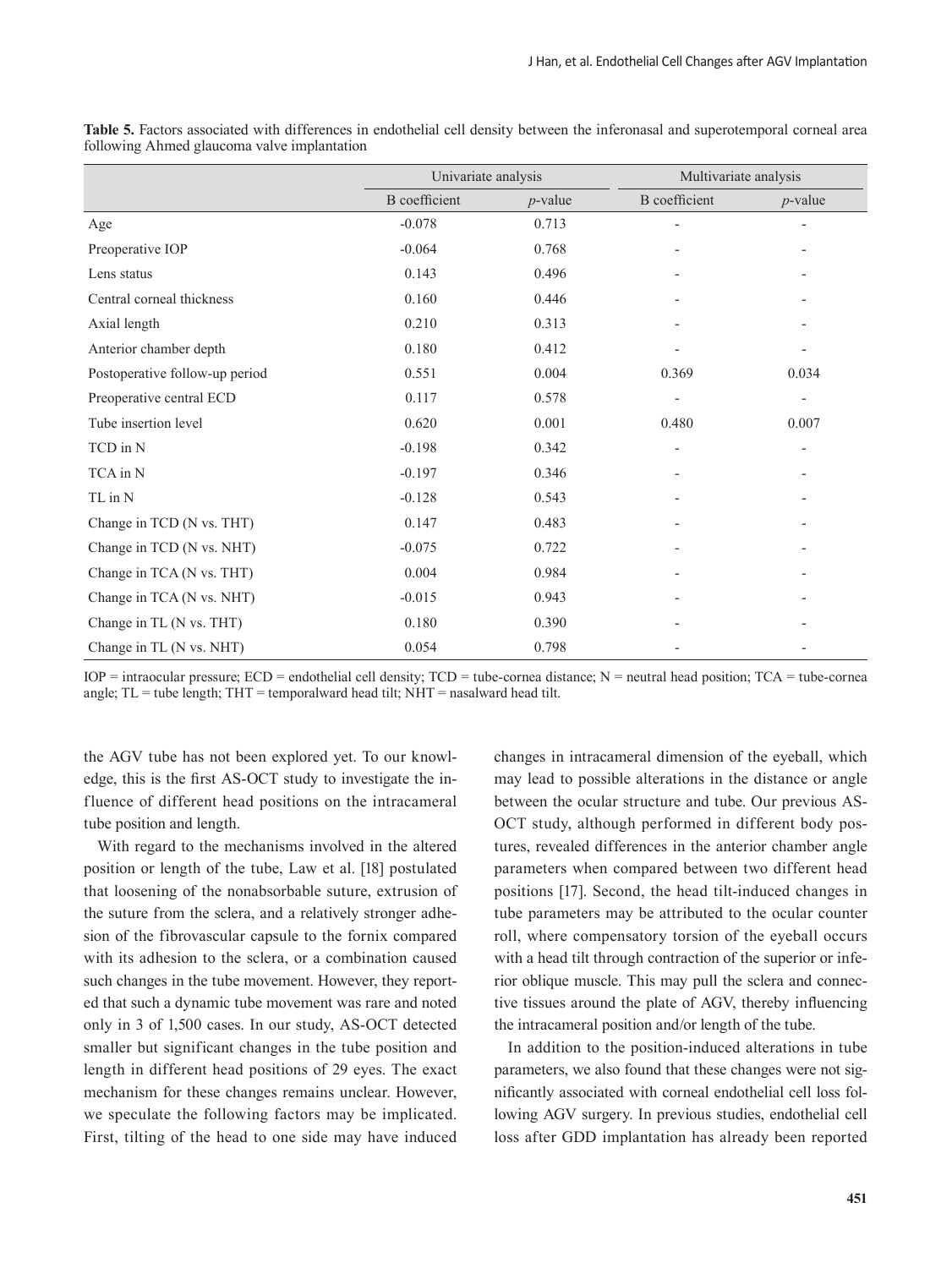with a few studies finding several risk factors for endothelial cell damage. Hau et al. [21] examined 40 eyes implanted with an aqueous shunt and found that the degree of peripheral anterior synechia was significantly associated with the lower corneal cell density. Other studies suggest that the jet of aqueous humor fluid near the tube, intermittent tube contact, and chronic inflammation caused by intermittent tube-uveal touch may affect endothelial cells [12,13]. In studies using AS-OCT, Koo et al. [15] revealed that tubes that are closer to the cornea lead to increased loss of adjacent endothelial cells. In contrast, Mendrinos et al. [16] showed no correlation between central or peripheral corneal endothelial cell loss and various tube parameters. In our study, although there were no factors significantly associated with central corneal endothelial cell loss including TCD, TCA, and TL and change of these tube parameters with head tilt, age and the tube insertion level appeared to be significant. Previously, Hau et al. [21] reported several risk factors associated with endothelial cell loss after GDD implantation; however, age was not included as a risk factor. Nevertheless, in their study, uveitic glaucoma was diagnosed in 65% of the individuals, unlike our study (neovascular glaucoma in 57% of the patients); thus, inflammatory damage due to uveitis may have offset the effect of age. Moreover, corneal endothelial cells were found to be more vulnerable to mechanical damage at an advanced age following cataract surgery [22]. Similarly, corneal endothelial cells may be more vulnerable to mechanical loss at an older age after GDD implantation surgery.

Another notable observation of our study was that the level of tube entry in the anterior chamber was found to be associated with ECD loss. With similar values in the TCA, TCD, or TL, the eyes with tubes inserted anterior to Schwalbe's line may be more susceptible to corneal endothelial cell damage than those with tubes inserted at the level of or posterior to Schwalbe's line. Fine movements of the tube, occurring with eyeball movements, are more likely to readily injure the corneal endothelial cells, which have migrated toward the superotemporal quadrant to replace the damaged ones. This is supported by our finding that the tube entry level was a risk factor significantly associated with the difference between values of superotemporal ECD and inferonasal ECD. The postoperative follow-up period was also significantly associated with the difference between values of superotemporal ECD and inferonasal ECD. This significant difference may be due to

**452**

sustained damage to the superotemporal ECD by the tube.

There are some limitations in the current study. First, the sample size of the present study was small. Second, an unidentical length of postoperative follow-up periods among study patients limited extrapolation of our findings. Third, the lens status was not identical among the study patients, which could have affected the TCA or changes in TCA. Fourth, measurement of tube-related parameters was performed manually from the AS-OCT images without automatic tracking. One may claim that it is unclear whether the scan line passing along the tube during AS-OCT scanning has been fitted to the line at another scanning while head-tilting. However, we used the guide image in the image analysis report with the front eye image and scanning line to ensure that the scan line passing along the tube during AS-OCT scanning fitted to the line at another scanning while head-tilting. We selected and used the images for analysis only when the scanning line was parallel to the center of the tube. Fifth, the present study only investigated the effect of mild alterations of head positions (lateral tilts up to 30˚). The magnitude of changes in tube positions induced by head or body positions may be greater in recumbent body postures such as prone or lateral decubitus positions.

In conclusion, although mild alterations of head positions induced changes in the intracameral tube position of glaucoma drainage implants, it did not significantly affect postoperative ECD loss. However, eyes with tubes inserted anteriorly to Schwalbe's line may be more susceptible to corneal endothelial cell damage. Further studies are required to address whether a greater range of positional alterations lead to changes in tube position, which may significantly affect the corneal endothelial cells.

## **Conflict of Interest**

No potential conflict of interest relevant to this article was reported.

## **References**

1. Stamper RL, Lieberman MF, Drake MV. Medical treatment of glaucoma: general principles. In: Stamper RL, Lieberman MF, Drake MV. *Becker-Shaffer's diagnosis and*